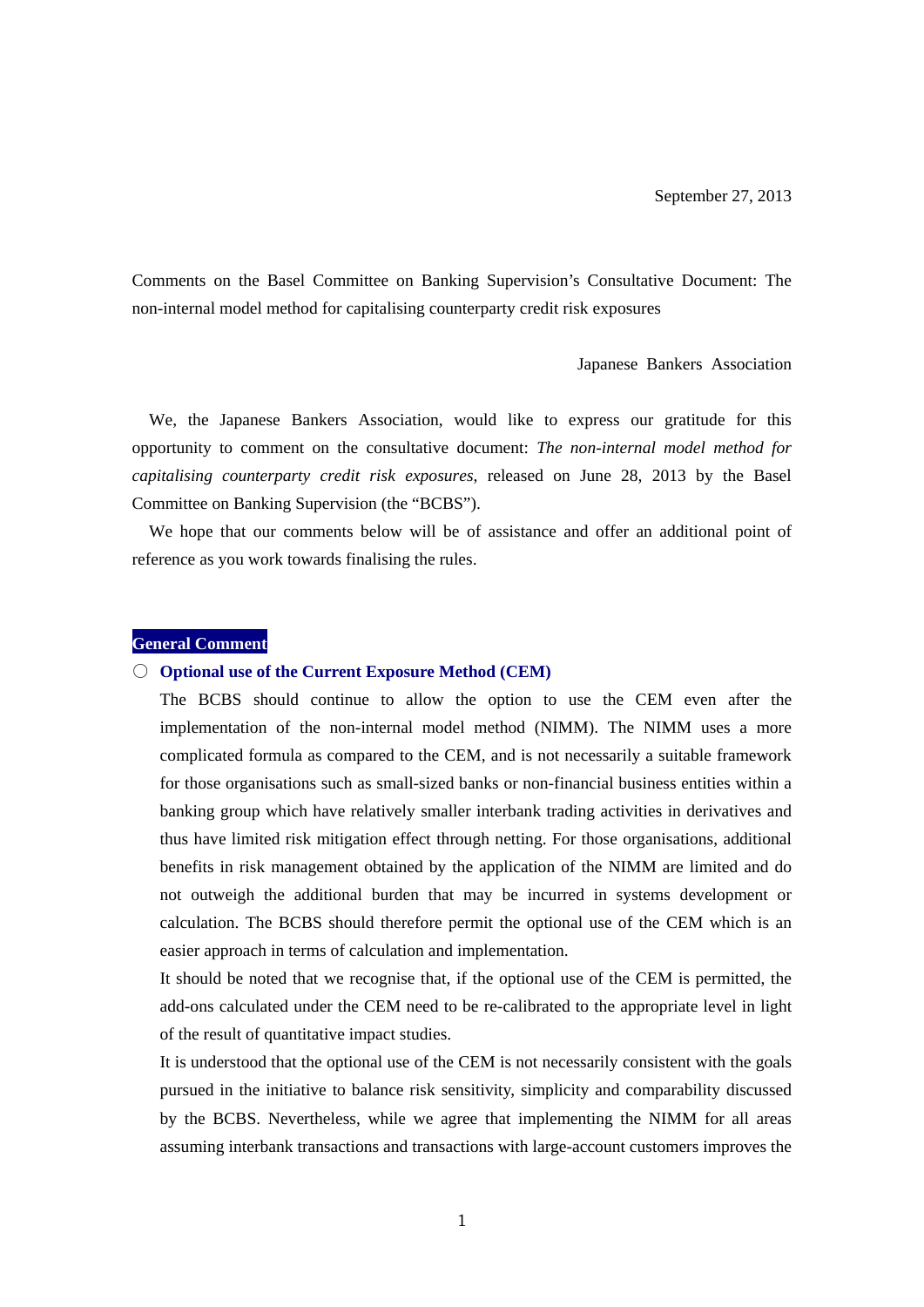comparability of the exposure at default (EAD), we respectfully emphasise that there are some cases where continuous use of the CEM is more reasonable from cost-benefit perspectives taking into account differences in business models among banks and in properties of transactions they engage in.

#### ○ **Consideration of the impact on transactions with non-financial business entities**

The BCBS should give due regard to the impact of introducing NIMM in the context of bilateral derivatives with non-financial business entities as well as those related to project finance which supports long-term infrastructure investments.

The NIMM is a framework to calculate exposures to non-financial counterparties without netting or margin agreements more conservatively as compared to the  $CEM<sup>1</sup>$  (please see the supplementary comment for specific examples), and thus, if implemented, transactions with these counterparties will inevitably be subject to additional capital charge which is not required in the current regime. It is our concern that this may particularly affect commercial banks when they make such transactions taking into account such additional charges.

The NIMM also has an impact on derivatives entered into for project finance supporting long-term infrastructure investments for the purposes of development of emerging countries. Specifically, it increases the capital cost for interest rate swaps which is used to fix cash flows. Such an increase in capital cost may adversely affect the overall profitability of the financial institution (the provider of funds) and eventually would undermine the "availability of long-term investment finance for economic growth"<sup>2</sup> which is an area of concern for the G20 and FSB.

It should also be noted that, in addition to counterparty credit risk charges, there is a significant capital impact on banks using the standardised risk measurement method to calculate the CVA capital charges.

In view of the above, the implications on these transactions should be duly considered and measures should be taken to minimise the negative impact by, for example, re-calibrating each parameter of the NIMM. Even if such measures are not allowed, the BCBS should at least take measures to mitigate the impact of radical changes such as providing banks with a sufficient preparation period or allowing an optional application of the CEM to the existing transactions.

 $\overline{a}$ 

<sup>1</sup> For example, in comparison with the CEM, the level of add-ons of plain vanilla interest rate swaps and their capitalisation approximately doubles and increases by 7 times in the case of the maturity of 1.5 years and the maturity of 5 years, respectively.

FSB (Feb 2013): Financial regulatory factors affecting the availability of long-term investment finance FSB (Aug 2013): Update on financial regulatory factors affecting the supply of long-term investment finance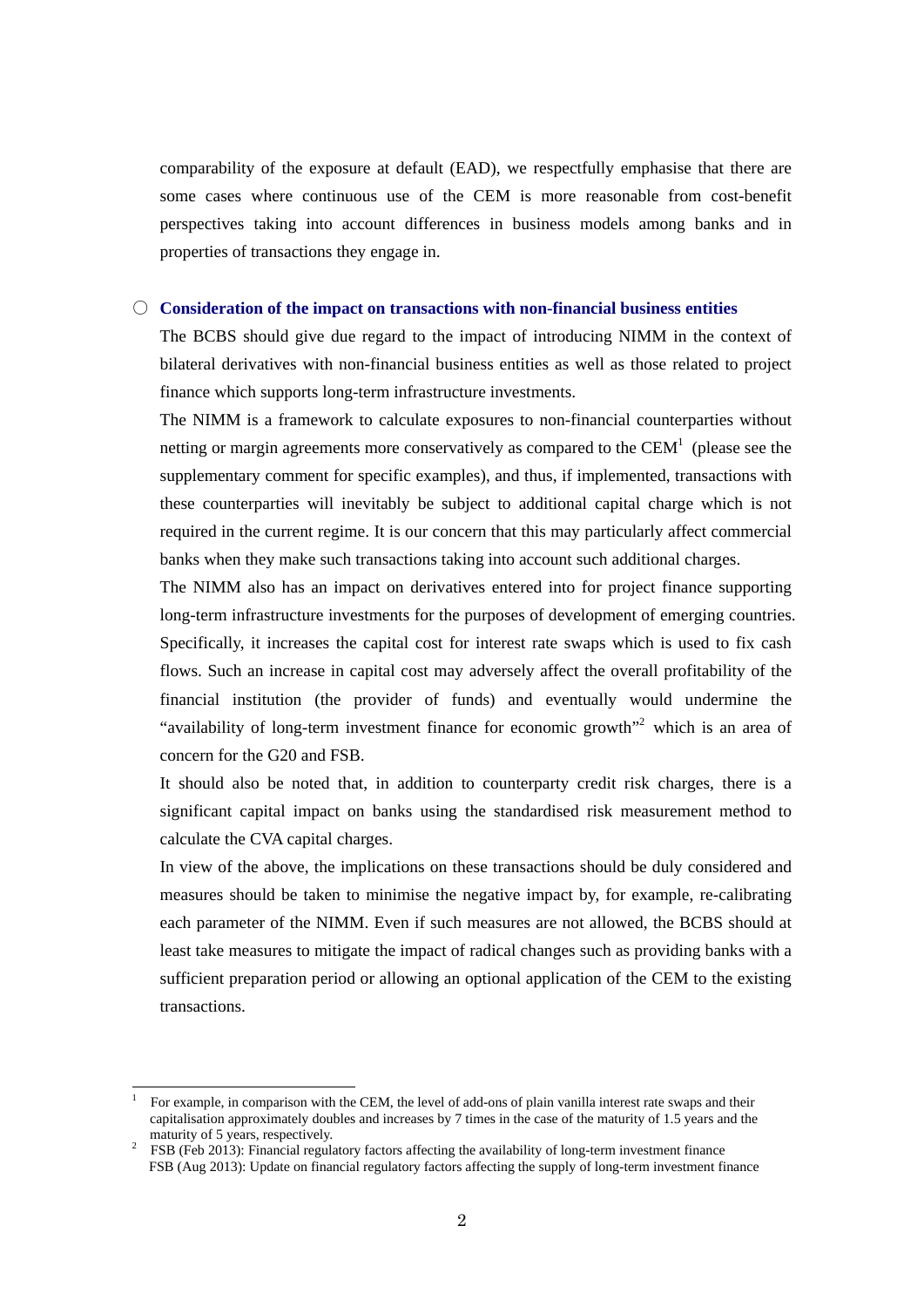#### ○ **Overall calibration**

The BCBS should make sure that the NIMM is not an excessively conservative framework through a quantitative impact study, and make a final calibration to each parameter from holistic perspectives.

The NIMM takes conservative approaches in many aspects of the calculation such as recognition of negative MTM/excess collateral and hedging benefits, level of alpha and add-on factors, and adjustments to the margin period of risk. The BCBS therefore needs to review the framework so that the resultant EAD, which is calculated in such a way as obtaining the least common multiple, is not unnecessarily conservative, not exceeding the acceptable level.

#### **Specific Comments**

# ○ **Treatment of the maturity of interest rate derivatives**

- (1) The consultative document's proposed approach to simply multiply the notional amount by the remaining maturity to calculate the effective notional amount for interest rate swaps is considered to be too conservative. The NIMM does not take into account the effect of time value across remaining maturity, and thus produces an effective notional amount which lacks necessary risk sensitivity. The BCBS, therefore, should make adjustments such as applying maturity specific haircuts to reflect the concept of duration so that the sensitivity of the remaining maturity to the adjusted notional gradually reduces as the maturity lengthens.
- (2) As described in paragraph 47, the consultative document sets a floor of one year to the remaining maturity by which the notional amount is multiplied to produce adjusted notional. However, there is no theoretical reasonableness for applying such a floor, and it should rather be removed to reflect the sensitivity of those transactions with maturities of less than one year.

#### ○ **Offsetting foreign exchange derivatives positions**

Based on the consultative document's proposal which only allows offsetting of long and short positions in the same currency pair, no offset would be recognised for the transactions (i) to (iii) shown in the following table [Assumed Transactions], although the actual positions of the three currencies should be offset by currency. This treatment is considered as overly conservative taking into account the actual amount of risks and therefore the BCBS should allow the offsetting approaches proposed in the section [Proposed Offsetting] below.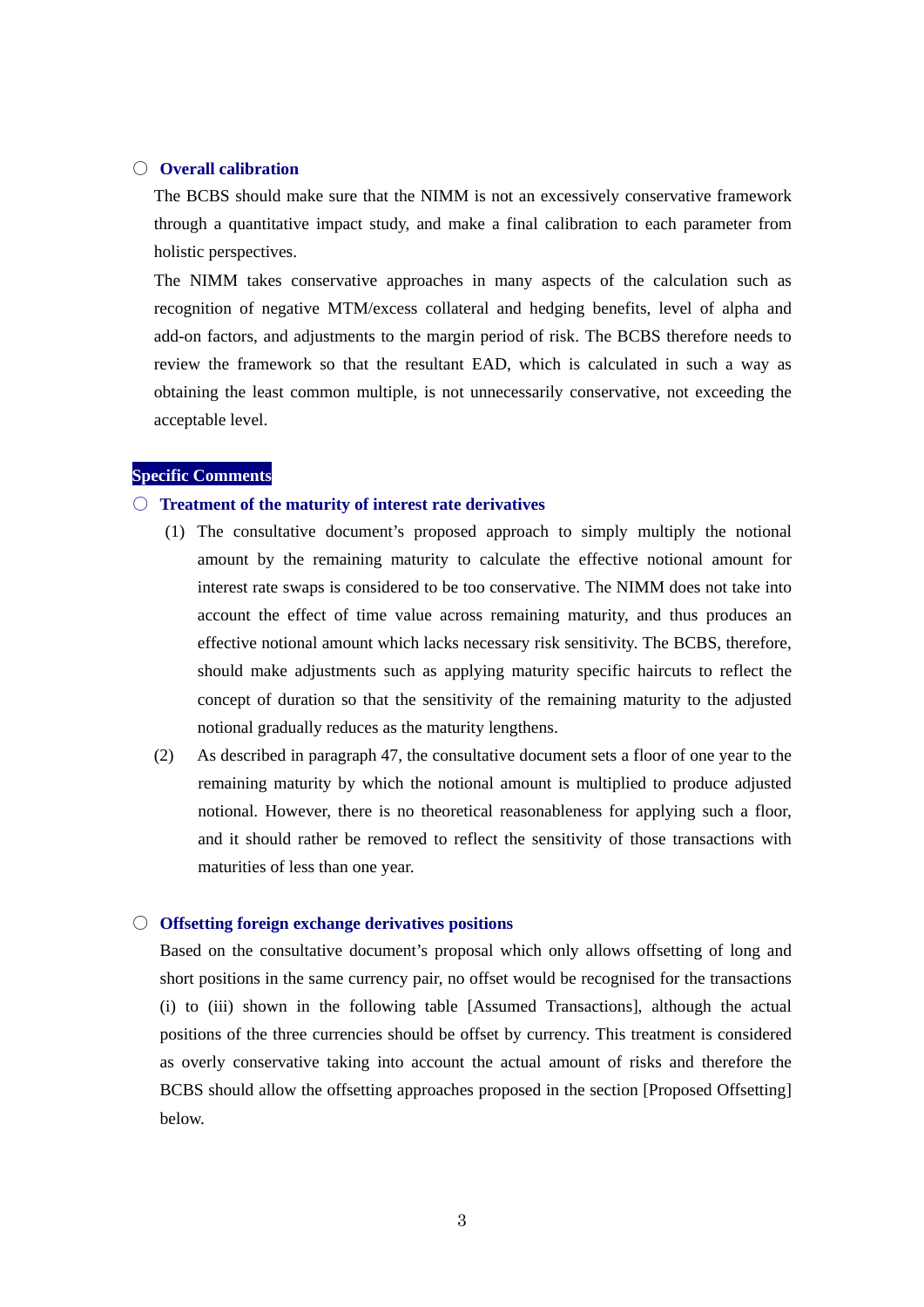### [Assumed Transactions]

|             |          | (local currency-denominated) |     |  |
|-------------|----------|------------------------------|-----|--|
| Transaction | Currency | Long+/Short-   Amount        |     |  |
|             | USD/JPY  |                              | (1) |  |
|             | EUR/JPY  |                              | 100 |  |
|             | EUR/USD  |                              |     |  |

# [Proposed Offsetting]

| (i)dividing each transaction |                 | (local currency-denominated) |  |             |  |
|------------------------------|-----------------|------------------------------|--|-------------|--|
| Transaction                  | <b>Currency</b> | $Long+ / Short-$             |  | Amount      |  |
|                              | <b>USD</b>      |                              |  |             |  |
| $(1) - 2$                    | <b>JPY</b>      |                              |  | $\prime$ () |  |
|                              | <b>EUR</b>      |                              |  | 100         |  |
| $(2) - 2$                    | JPY             |                              |  | 100         |  |
| $(3) - 1$                    | <b>EUR</b>      |                              |  | 60          |  |
|                              | ISD             |                              |  | 60          |  |

(ii)netting by currency

| Currency | $Long+ / Short-$ | Amount |
|----------|------------------|--------|
| USD      |                  | 1()    |
|          |                  | 30     |
|          |                  |        |
|          |                  |        |

(iii)determining the effective notional with the absolute figure of buying and selling balances

| $Long+/Short-$ | Amount |
|----------------|--------|
|                | 4()    |
|                | 40     |

 $=$   $\left|{}Amount\,_{short}\right|$   $=40$  $\binom{(FX)}{F}$  = Amount<sub>long</sub>  $E \text{ffective}$ *N*  $\sigma$ *tional*  $(FX) = \text{A}$ *Mount* 

# ○ **Responses to Questions**

Q1. Should the Basel Committee replace the CEM and SM with the NIMM in all areas of the capital framework? What are the benefits and drawbacks of using the NIMM in each of these areas?

We support that the NIMM should be applicable in all areas of the Basel framework including the margin requirements for non-centrally-cleared OTC derivatives on the basis that it enhances comparability and prevents undue burden for measurement by making several methods available.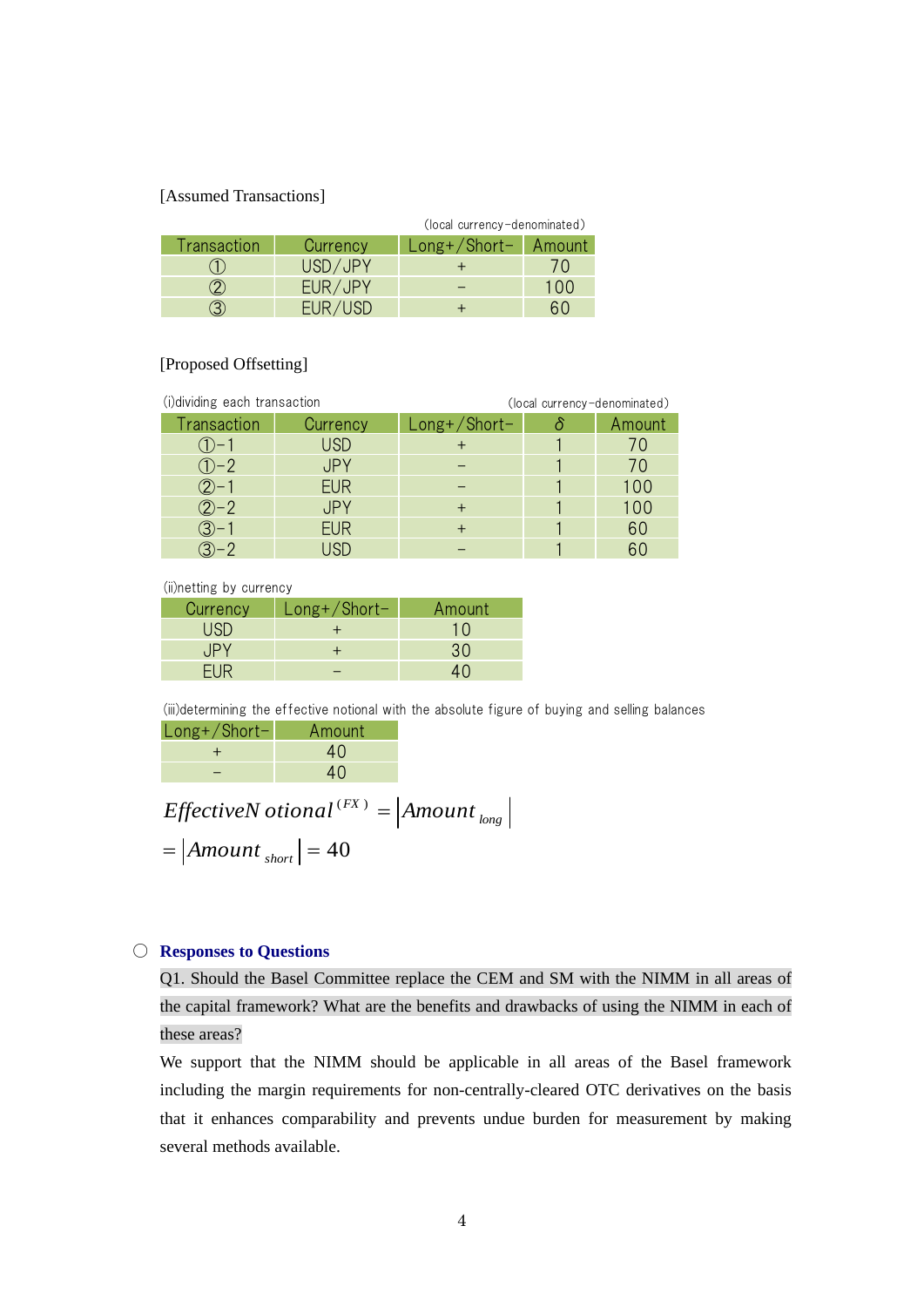However, as described in the General Comment, the CEM should not be completely removed at least in the capital framework but rather should be retained as one of the options even after implementation of NIMM.

# Q4. Does the above approach reflect the replacement cost of margined transactions? Are there any other collateral mechanics that the Base Committee should consider?

The BCBS should explicitly allow entities to calculate the replacement cost for margined transactions by using the formula "RC=max[V-C;0]" instead of the formula set forth in paragraph 30 if there is no outstanding derivative transaction subject to a margin agreement. The consultative document is based on the concept that the aggregated amount of TH+MTA represents the largest credit exposure to counterparty. Unlike commitment line agreements where the customer has the right to draw down on such lines, individual derivative transactions will not be executed unless agreed by the parties to the agreement. Therefore, if no actual derivative transaction exists, the "TH+MTA" should not be deemed as the largest credit exposure extended to the counterparty.

Q5. Of the options under consideration for recognising offset across hedging sets, which treatment is preferred? What number of maturity buckets is appropriate to consider? With regard to the options of partial offsetting for interest rate derivatives, we support Approach 1, rather than Approach 2, on the basis that its outcome better represents the actual residual risks taking correlations among maturity buckets into account.